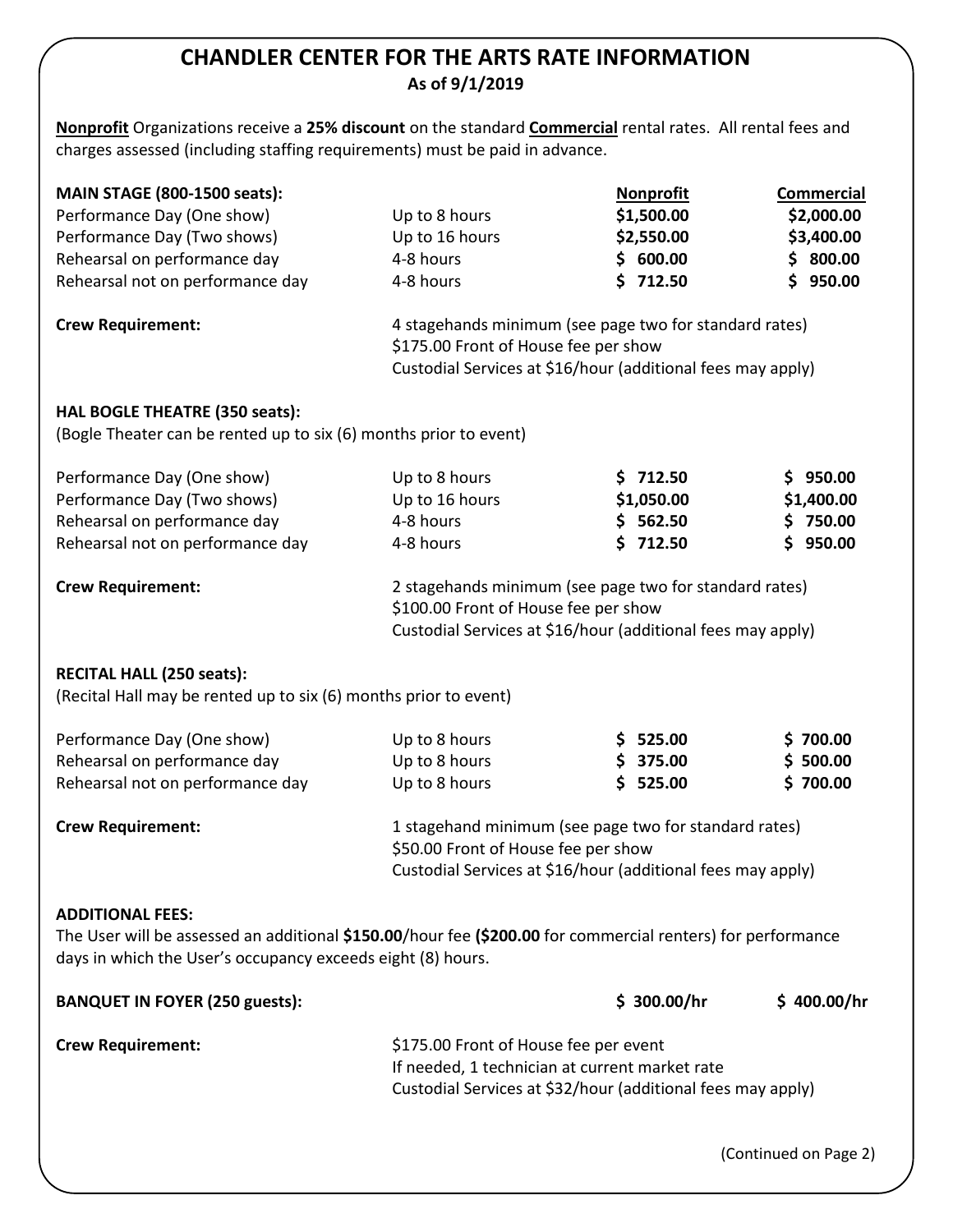# **CHANDLER CENTER FOR THE ARTS RATE INFORMATION As of 9/1/2019**

# **PHOTO/FILM RATE: \$125.00/hour**

(Subject to limited availability) Includes 1 technician; additional fees may apply

# **TICKETING FEES:**

- The following ticketing fees are applicable to all ticketed events:
	- o 4% commission to Chandler Center for the Arts on gross sales
	- $\circ$  \$0.50 per ticket for all tickets printed by CCA box office
	- o \$2.00 per ticket for all tickets sold through Ticketmaster online sales
	- o 3% of credit card sales or current market rate (whichever is higher)
	- o \$2.00 service charge to patron on CCA box office sales; \$4.00 service charge to patron on Ticketmaster.com sales
	- $\circ$  Please note that patron service charges will be charged back to client for all consignment tickets

# **STANDARD LABOR RATES:**

The hourly rate for stagehands is \$30.00/Hour (or current market rate). This rate includes:

| <b>Electricians</b>   | Wardrobe                    |
|-----------------------|-----------------------------|
| Light Board Operators | <b>Followspot Operators</b> |
| Deck Hands            | <b>Audio Technicians</b>    |

A minimum one (1) hour surcharge will be assessed to cover the crew's advance time.

# **STAGEHAND CONDITIONS:**

- Minimum Load-in, Load-out, or Performance call is four (4) hours.
- Minimum call back after a one (1) hour break is two (2) hours.
- Mandatory one (1) hour meal break is required after five (5) hours of work. If a meal break is not given, CCA reserves the right to order food for staff and charge \$15/person as reimbursement. All staff will remain on the clock without a full hour break.
- Overtime will be billed at 150% of regular rate after eight (8) hours of work per day.
- All time is figured on full hours.
- A 24-hour prior notice is required for all job cancellations, otherwise a fee equal to the four (4) hour minimum will be charged.

# **RATES FOR OTHER SERVICES:**

- Rate for **Security Personnel** is \$21.00/hour (or current market rate) per person.
- Rate for **Fire Watch** is current market rate plus a 10% administration fee.
- Rate for **Police Services** is current market rate with a three (3) hour minimum.
- Rate for **Piano Tuning** is \$150.00 (or current market rate).

### **HOLIDAY RATES:**

A holiday rate of 150% is charged when any person works at any time on the following holidays: New Year's Eve, New Year's Day, Martin Luther King Day, Easter Day, Memorial Day, Independence Day, Labor Day, Veteran's Day, Thanksgiving Day, Thanksgiving Friday, Christmas Eve, and Christmas Day.

### **MERCHANDISE AND CONCESSIONS:**

- All merchandise sales are subject to a 15% commission.
- Chandler Center for the Arts holds 100% food and concessions rights. Please inquire for pricing on catering and alcohol packages for your event. Concessions buyouts are also available.

(Continued on Page 3)